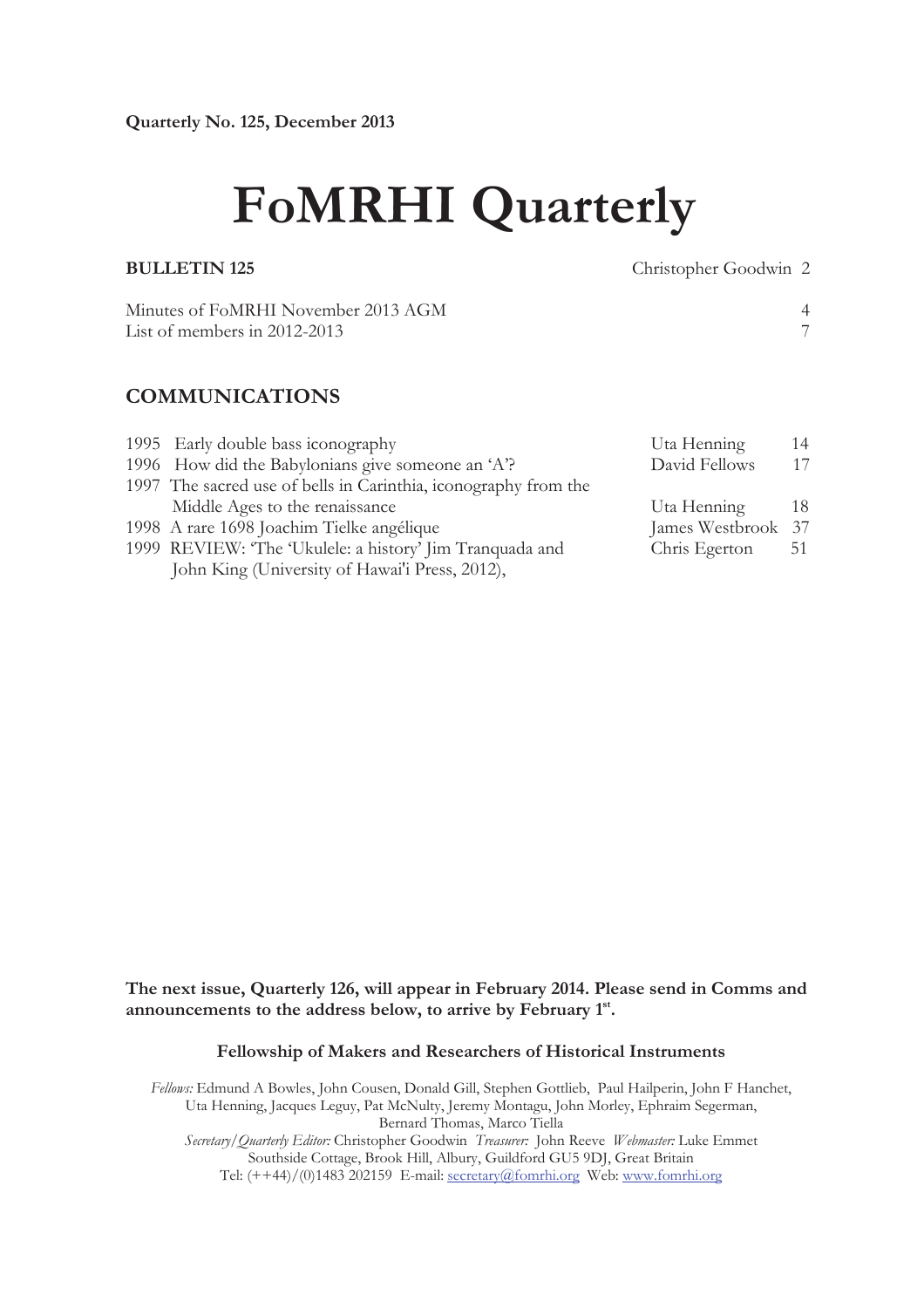# **Changes afoot at FoMRHI**

This is the first *Q* of the (nominal) 2013 subscription year, which will consist of issues 125, 126, 127 and 128.

On Saturday 9 November, at the Greenwich Early Music Exhibition, we held an AGM – not strictly necessary for decision-making since decisions are made by a vote of the Fellows, under the current constitution – but still a very good idea, and desirable for presentation of the accounts, which has not happened since the revival of 2008, but which our new honorary treasurer, John Reeve, really insisted we ought to have.

The meeting was a fruitful one; the minutes are presented below. To cut a long story short, we decided that (a) the current set of rules, with the two levels of membership, Fellows and ordinary members, really belongs to another era, and we should draft a new constitution – the Charity Commission publishes a very respectable 'off the peg' one for societies such as ours – and that (b) we would like to continue with the current format of printed paper quarterlies as long as possible, rather than have FoMRHI gradually mutate into an online-only organisation, fantastically useful as the website is. The continuance of FoMRHI in its current form, however, **depends on you, the membership** to contribute papers and persuade like-minded people to join. To this end we are going to have a nice new leaflet printed, which we would ask all members to circulate to friends and colleagues if at all possible.

The 2012 accounts are presented below along with the minutes, and the 2012-2013 members list, which have been requested on various occasions by members.

#### **Conference at the Horniman Museum: Roots of Revival, 12-14 March 2014**

The revival of interest in early music remains a prominent and influential feature of the Western classical music scene. But the revival had roots in the late 18th, 19th and early 20th centuries with proponents as diverse as Felix Mendelssohn, Arnold Dolmetsch and Wanda Landowska. Without these pioneering and zealous individuals, and the famous 19th and early 20th century collectors of musical instruments, the revival may never have occurred nor reached such a wide public. The Horniman Museum holds one of the largest and most diverse collections of musical instruments in the UK, including over 8,000 objects.

 The Museum's Music Gallery, displaying some 1,200 instruments, is soon to be supplemented by a new permanent keyboard instrument exhibit, including several examples from the Victoria and Albert Museum. A current temporary exhibition, the Art of Harmony, featuring about 40 instruments of all types from the V&A will continue to run during the conference and remain open until the end of March 2014.

Further Information: http://www.horniman.ac.uk/visit/events/event/roots-of-revival

The site will be updated periodically as details become available.

Mimi S Waitzman, Deputy Keeper of Musical Instruments The Horniman Museum 100 London Road Forest Hill, London SE23 3PQ direct line: 020 8291-8164 e: mwaitzman@horniman.ac.uk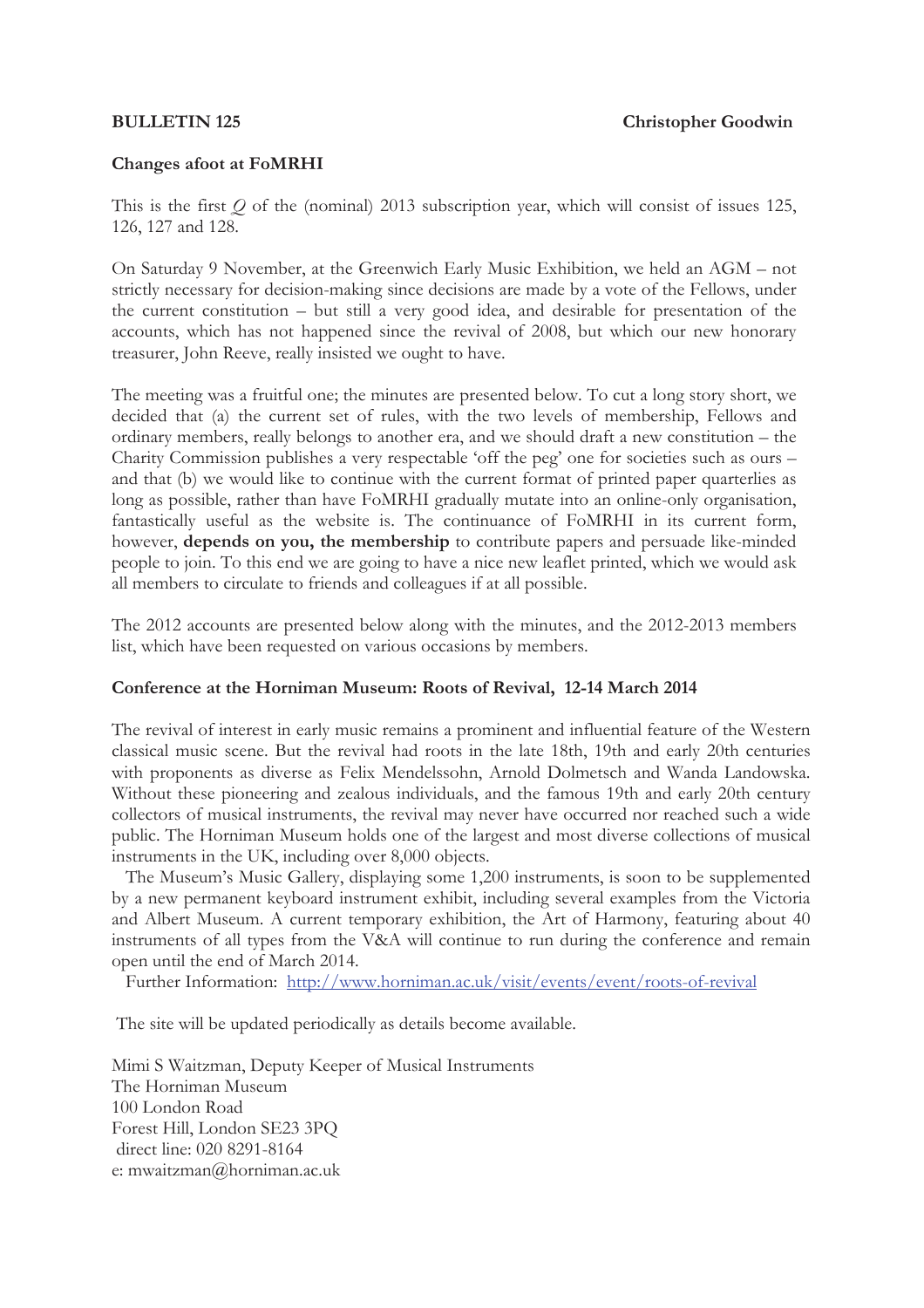#### **Email round robins**

Members of the Lute Society or the Federation of Guitar Societies will know that I send out regular round robin emails by which subscribers can tell each other of their concerts and other activities. I have occasionally also forwarded these to Fomrhi-ites, at least those whose email addresses I have. So don't hesitate to send an email to Lutesoc@aol.com and I can circulate it to other members. It costs nothing, takes only a few seconds, and can only help your activities, whatever they may be.

#### **STANDING CALL FOR PAPERS**

The Fellowship of Makers and Researchers of Historical Instruments welcomes papers on all aspects of the history and making of historical musical instruments. Communications or 'Comms' as they are called, appeared unedited (please don't be libellous or insulting to other contributors!), so please send them EXACTLY as you wish them to appear – in 12 point type, on A4 paper with a 25mm or 1 inch border all round, or to put it another way, if you are using non-European paper sizes, then the text area must be 160 x 246 mm (or at least no wider or longer than this). Our printers make a good job of scanning photos.

 In naming your Communication, remember that people will search for it online using keywords. So if you are discussing, say, a Ruckers harpsichord in Paris, call it 'Observations on a Ruckers harpsichord in Paris', rather than 'Observations on a curious old instrument.'

 You can send contributions EITHER on paper, OR as a Word-compatible or PDF attachment. If you *really* do not have access to a word processor of any kind, we may be able to retype typed or handwritten submissions. The address to send them to is:

# FoMRHI

c/o Chris Goodwin Southside Cottage Brook Hill Albury Guildford GU5 9DJ United Kingdom

and the email address for Comms sent as attachments (and other email correspondence) is Lutesoc@aol.com or secretary@fomrhi.org

Non-members will be given a year's free subscription if they send in a Communication to the Quarterly.

If your interests have changed, and you don't now want to be a member of FoMRHI, please let us know, to save postage costs.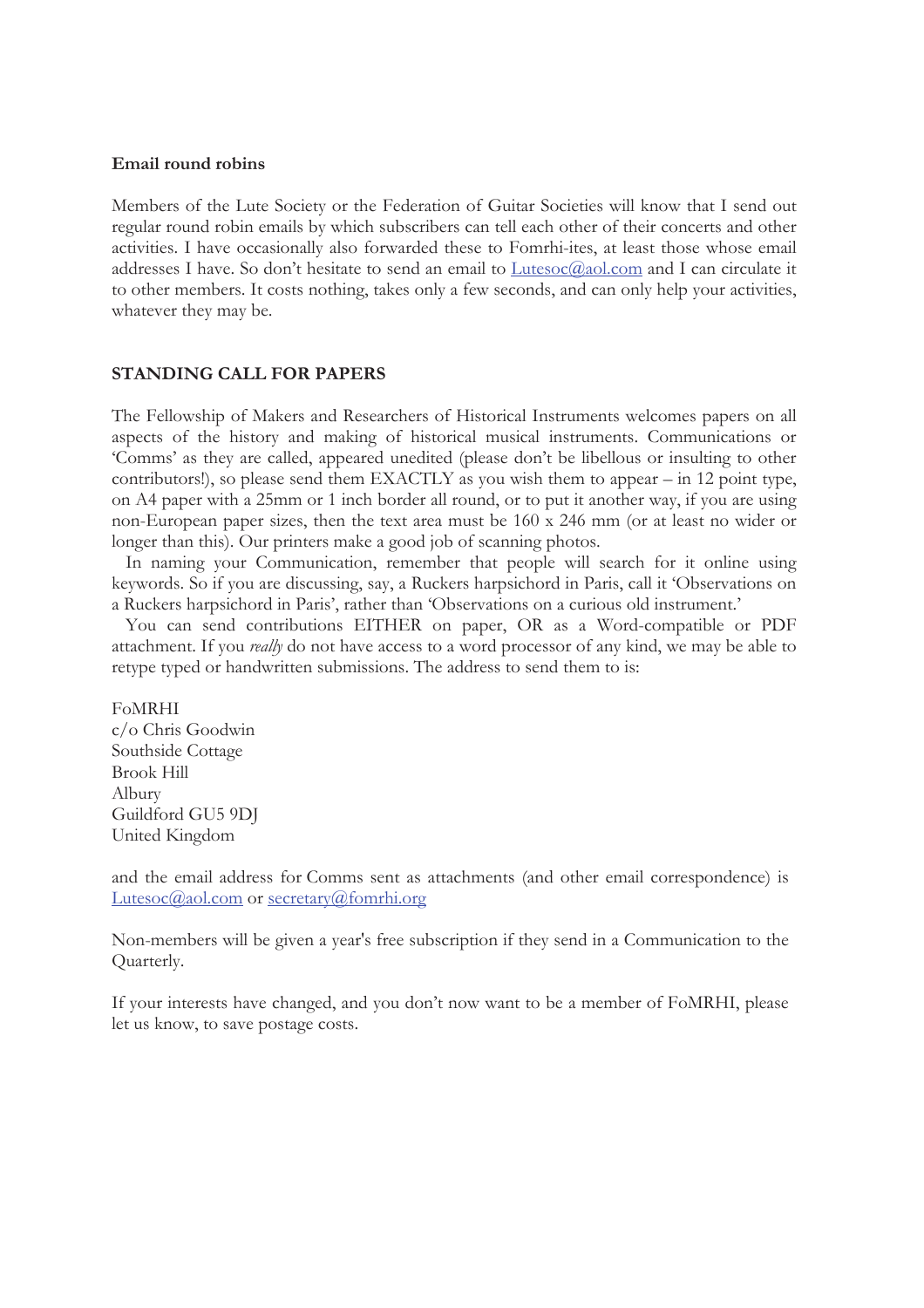#### **Minutes of FoMRHI 2013 AGM, held at 10 am, Saturday 9th November, At the Greenwich International Early Music exhibition.**

Minutes by Luke Emmet

Present: John Hanchet, Fritz Heller, Mark Windisch, Jeremy Montagu, Chris Goodwin (Secretary), Barry Lloyd, Luke Emmet, Bernard Thomas, John Reeve (Treasurer), Graham Wells, Peter Forester, Jim Lynham.

Three fellows were present: Jeremy Montagu, John Hanchet, Bernard Thomas.

John Rawson has now resigned as a Fellow; also we have not heard from R.K. Lee of Watertown, Massachussetts, in a very long time, and he is presumed no longer to be a Fellow.

#### **Discussion of constitution**

The constitution was discussed, particularly in light of the fact that FoMRHI membership is declining (as the 10% a year who do not renew, the normal 'churn rate' for such an organisation, are not being replaced with new members) and are maturing in age. The current version of the constitution was considered to be somewhat dated in spirit and needed to be revised. The following points were discussed:

- Any mention of decisions being taken via postal ballot  $-$  this should be replaced by email, which is now in widespread use and will reduce costs.
- Any reference to membership costs should be removed. Membership fees are agreed by the fellows and revised as needed as part of normal business as need arises.
- $\bullet$  It was agreed that the two tier level of membership should be reduced to just one. This point will need to be agreed by the fellows in accordance with normal processes, and the constitution extensively rewritten.
- The "R" in FoMRHI stands for researchers (not 'restorers' for historical reasons explained by Jeremy Montagu).

Action: CG to re-issue the current members list

Action: CG: to draft new constitution, with reference to standard constitutions published by the charity commission, and circulate to fellows for approval.

#### **Accounts**

JR presented the accounts. It was believed to be the first issuing of the accounts for FoMRHI since the restart of 2008. The accounts were very simple – FoMRHI has some cash in reserve and this is being spent on an annual basis ~  $\angle$  700-900 per year, though this year about  $\angle$ 2,500 will be run down because of the agreed subscription holiday. At the current rate there is cash to continue for a number of years even were no further subs to be collected, but eventually these funds will be exhausted. JR stated that expenditure was needed only to cover costs associated with the publication and distribution of the quarterlies.

LE stated that there was a small amount of expenditure associated with the hosting costs and domain registration for the website *fomrhi.org.* 

Action: LE to provide details of hosting costs for the website.

JR stated that the accounts had been prepared on an accruals basis – i.e. we account for the subscriptions paid in the period the funds are received.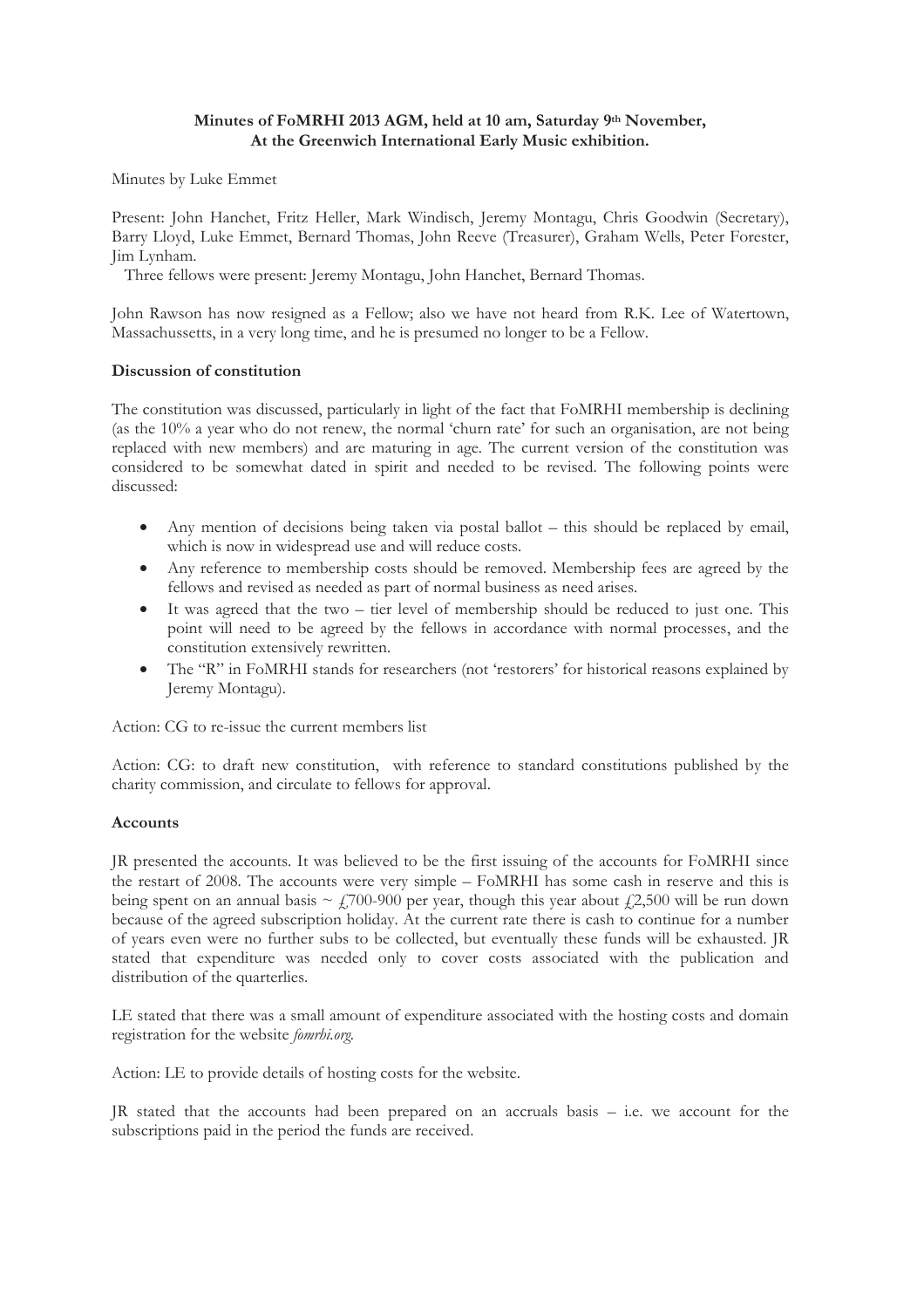A subscription holiday of one year was agreed by the fellows in 2013, adding one year of free subscription to the memberships of current and recent years, so that 2011 members get a subscription in 2012, 2012 members get 2013 free, and so on. The aim of this was to return the benefits of accrued past surpluses to the membership.

The accounts were agreed at the AGM (proposed MW, seconded BT).

Action: CG/JR to agree a formal mechanism to account for the payment holiday in the accounts; CG to advise JR of which year the subscriptions received in calendar 2013 applied to in the case of each subscriber.

It was agreed that price for institutional members should be increased (doubled).

Action: CG to double the price for institutional members

#### **Outreach**

CG laid out the two possibilities before the organisation: to continue as we are, producing a paper quarterly, which will require an influx of new subscribers to be financially feasible, or if this fails to happen, Fomrhi could continue as web-based organisation; we know that the back numbers of quarterlies already free online are a tremendous resource which is being used by researchers.

The membership is still maturing and there was some discussion of how we can find more members. At the moment, the paper quarterlies distributed by post is still of value to the members, but it was recognised that in eventually a purely web based distribution might be necessary to keep costs down and still maintain the ongoing correspondence and workshop reports that is a significant part of the value of FoMRHI to its members.

The preference of those present was that we should continue to produce a printed publication if at all possible.

A general problem remains of how to recruit more members, particularly younger makers. Exhibitions such as Greenwich seemed to be a low cost was to recruit more members – leaflets could be handed out and potential new members could be welcomed by existing members, who often are exhibiting as such events.

Action: CG to produce a leaflet on FoMRHI, and make available to members who would be able to hand these out to recruit new members at relevant events: Mark Windisch has offered to liaise with the designer of NEMA's recent attractive recruitment leaflet; this might be distributed on a wide scale along with NEMA's own mailshot to its members. Action: LE to create a link to and from NEMA

CG expressed regret that he has neither the time nor the contacts to develop membership single handedly - all current members are encouraged to use their contacts to promote FoMRHI and to seek to encourage new members to join.

The website is providing good value and allows access to the back catalogue of FoMRHI. Many members have websites these days, and it was agreed that a list of URLs to members websites would be maintained on *fomrhi.org.* 

Action: LE to create a page on the website where member's websites can be listed

Action: LE to investigate web costs

Action: CG to complete the task of producing a full list of contents of all previous issues of the quarterly, for the website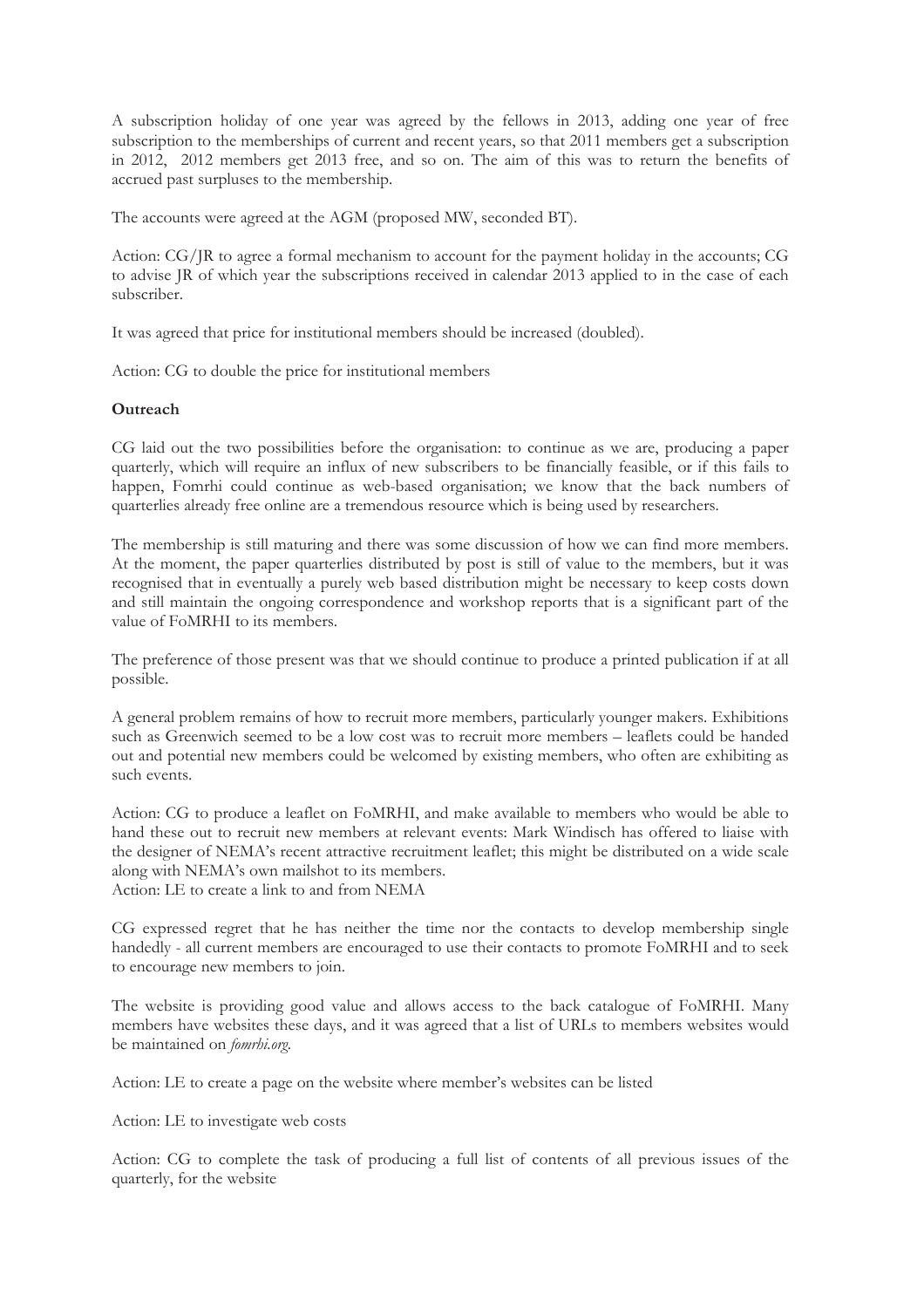# Accounts for the year 2012

| <b>1 Statement of Income and Expenditure</b> |         |                       |  |  |  |
|----------------------------------------------|---------|-----------------------|--|--|--|
|                                              | 2012    | 2011                  |  |  |  |
| Income                                       |         |                       |  |  |  |
| <b>Subscription Income</b>                   | £2,519  | £2,833                |  |  |  |
| <b>Total Income</b>                          | £2,519  | £2,833                |  |  |  |
| Expenditure                                  |         |                       |  |  |  |
| Marketing                                    | £0      | £150                  |  |  |  |
| Postage                                      | £1,053  | £1,044                |  |  |  |
| Printing                                     | £1,941  | £1,824                |  |  |  |
| Secretary's Fee                              | £418    | £453                  |  |  |  |
| Stationery                                   | £40     | £60                   |  |  |  |
| <b>Total Expenditure</b>                     | £3,452  | £3,531                |  |  |  |
| Net Income for the year                      | $-E933$ | $-E698$               |  |  |  |
| Total funds Brought Forward                  | £9,585  | £10,283               |  |  |  |
| <b>Total funds Carried Forward</b>           | £8,652  | £9,585                |  |  |  |
| 2. Balance Sheet                             |         | 31/12/2012 31/12/2011 |  |  |  |
| <b>Current Assets</b>                        |         |                       |  |  |  |
| Cash at Bank and in Hand                     | £10,575 | £9,602                |  |  |  |
| <b>Total Current Assets</b>                  | £10,575 | £9,602                |  |  |  |
| <b>Current Liabilities</b>                   |         |                       |  |  |  |
| Amounts Falling Due Within One Year          | £1,923  | £17                   |  |  |  |
| <b>Total Current Liabilities</b>             | £1,923  | £17                   |  |  |  |
| <b>Net Assets</b>                            | £8,652  | £9,585                |  |  |  |
| Funds                                        | £8,652  | £9,585                |  |  |  |
| Increase/(Decrease) in Funds                 | (E933)  | (E698)                |  |  |  |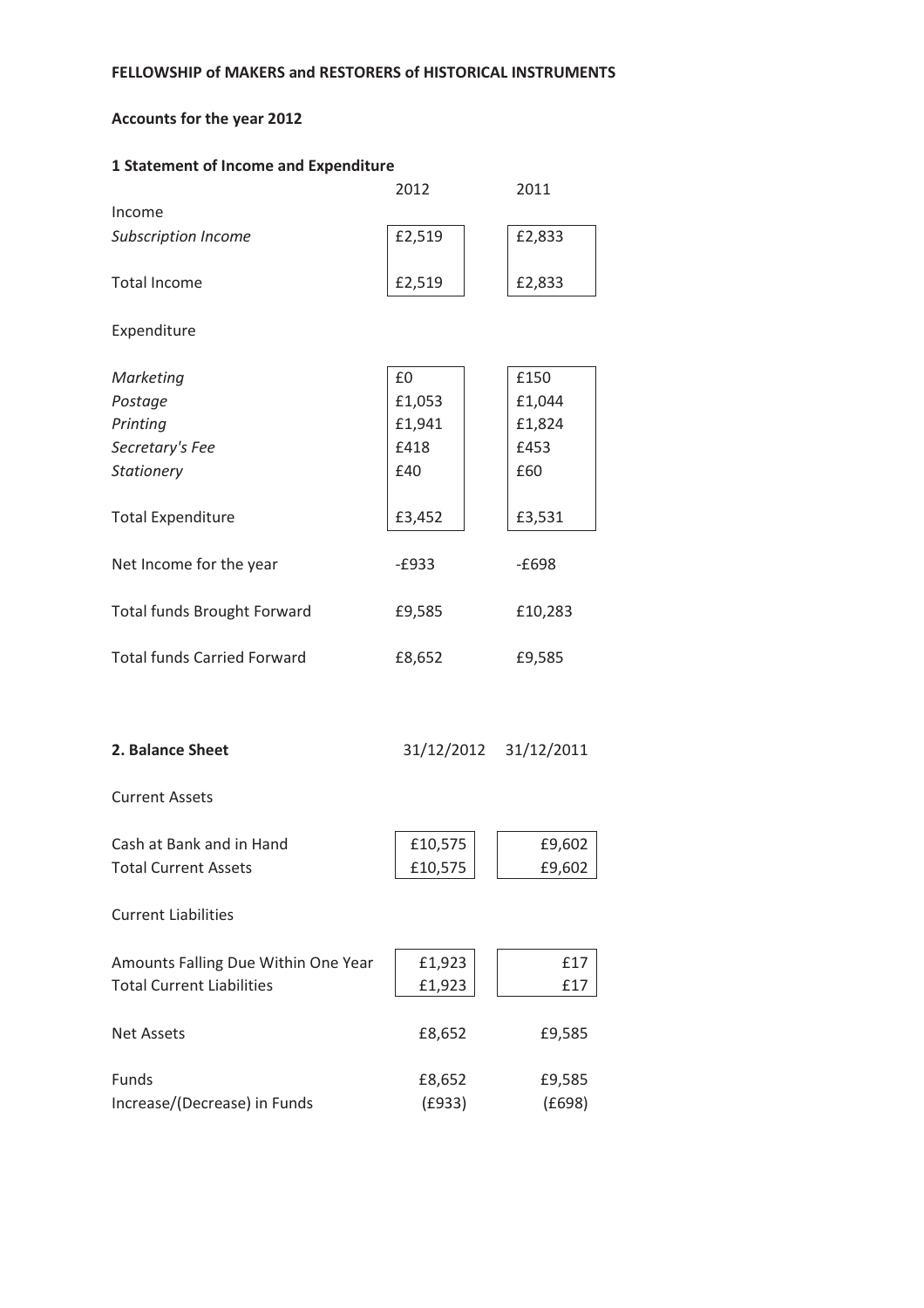#### **LIST OF FoMRHI MEMBERS IN 2012/2013**

Ian Allan, 6 Grove Road, Broughty Ferry, Dundee DD5 1JL Andrew Atkinson, 7 Orange Grove, Whickham, Newcastle upon Tyne NE16 4TA Daniel Bangham, Wood, Wind and Reed, 106 Russell Street, Cambridge CB2 IHU Christopher J Barlow, 16 Lansdowne Place, Frome, Somerset BA11 3HP G G Barlow, Grange Farm, Howell, Sleaford NG34 9PT Peter Bavington, 291 Sprowston Mews, London, E7 9AE John Bence, 126 Shanklin Drive, Leicester LE2 3QB Prof P Jem Berry, The Waterways, Leicester Lane, Great Bowden, Market Harborough LE16 7HA Tony Bingham, 11 Pond Street, London NW3 2PN Margaret Birley, 177 Stanstead Road, London SE23 1HP Richard Blake, 26 Church Lane, Hindolveston , Dereham, Norfolk NR20 5BT Rod Blocksidge, 40 Woodcot Park Drive, Aston Cantlow Road, Wilmcote nr. Stratford on Avon, Warwickshire CV37 9XT Bodleian Libraries of the University of Oxford, Legal Deposit Operations, Collections and Resource Description, Osney One Building, Osney Mead, Oxford OX2 0EW Martin Bowers, The Volunteer Arms, 101 Wantz Road, Maldon, Essex CM9 5DD Robert Bramley, 10 The Green, Haddenham, Ely, Cambs CB6 3TA Legal Deposit Office (serials) British Library, Boston Spa, Wetherby, W Yorks LS23 7BY Stephen H Cadney, 12 Springdale Gardens, Didsbury, Manchester M20 2GX Cambridge University Library, West Road, Cambridge, CB3 9DR Brian Carlick, Barn Cottage, Barn Cottage, Church Lane, Charlton-on-Otmoor Kidlington, Oxon OX5 2UA Prof. R H S Carpenter, Gonville and Caius College, Cambridge CB2 1TA John R Catch, Wreyland, Broombarn Lane, Great Missenden Bucks HP16 9JD Clive Catterall, Inland Cottage , The Vauld, Marden, Hereford HR1 3HA John and Stephanie Chambers, 39 Egerton Road, Bexhill on Sea, Kent TN39 3HL David Chatterton, Murray Cottage, St John's Road, Crowborough, Kent TN6 1SA Lucy Coad Square Piano Conservation, Hill Farm Workshop, Greenway Lane, Cold Ashton Chippenham SN14 8LA Chris Coakley, 10 Green Lane, Staines, Middx TW18 3LT P H Corran, Synglas House, Glasbury on Wye, Powys HR3 5NZ John Cousen, 393 Bradford Road, Fartown, Huddersfield, Yorks HD2 2QY David Z Crookes, 7 Wanstead Mews, Belfast, Northern Ireland BT16 2EZ Alan Crumpler, 12 Buttercross , Leominster, Herefordshire HR6 8LZ John Martin Cummins, 4 Little Lunnon, Dunton Bassett, Lutterworth, Leics LE17 5JR John Dale, Battery Cottage, Hewish, Crewkerne, Somerset TA18 8QU Michael J Daniels, 9 Mile End Road, Norwich, Norfolk NR4 7QY Simon Darton, 119 Hassall Road, Alsager, Staffs ST7 2SZ Clive Dunkley, 21 Onslow Road, Guildford, Surrey GU1 4HU John and Andrea Dunton, 4 Monarch Close, Haverhill, Suffolk CB9 9QW Bernard Edwards, Lavandou, 1 Willow Lane, Sleights, Whitby, N Yorks YO22 5DR David van Edwards, The Smokehouse, 6 Whitwell Road, Norwich, Norfolk NR1 4HB John W Edwards, The Moors House, St Martins Moor, Oswestry, Shropshire SR10 7BH Christopher Elmes, 1 F2 25 Haddington Place , Edinburgh EH7 4AF Bernard Emery, 11/2 East Suffolk Park, Edinburgh EH16 5PN Luke Emmet, 10 Upper Luton Road, Chatham, Kent ME5 7BG David Fallows, Martin Harris Centre, University of Manchester, Bridgeford, Street, Manchester M13 9PL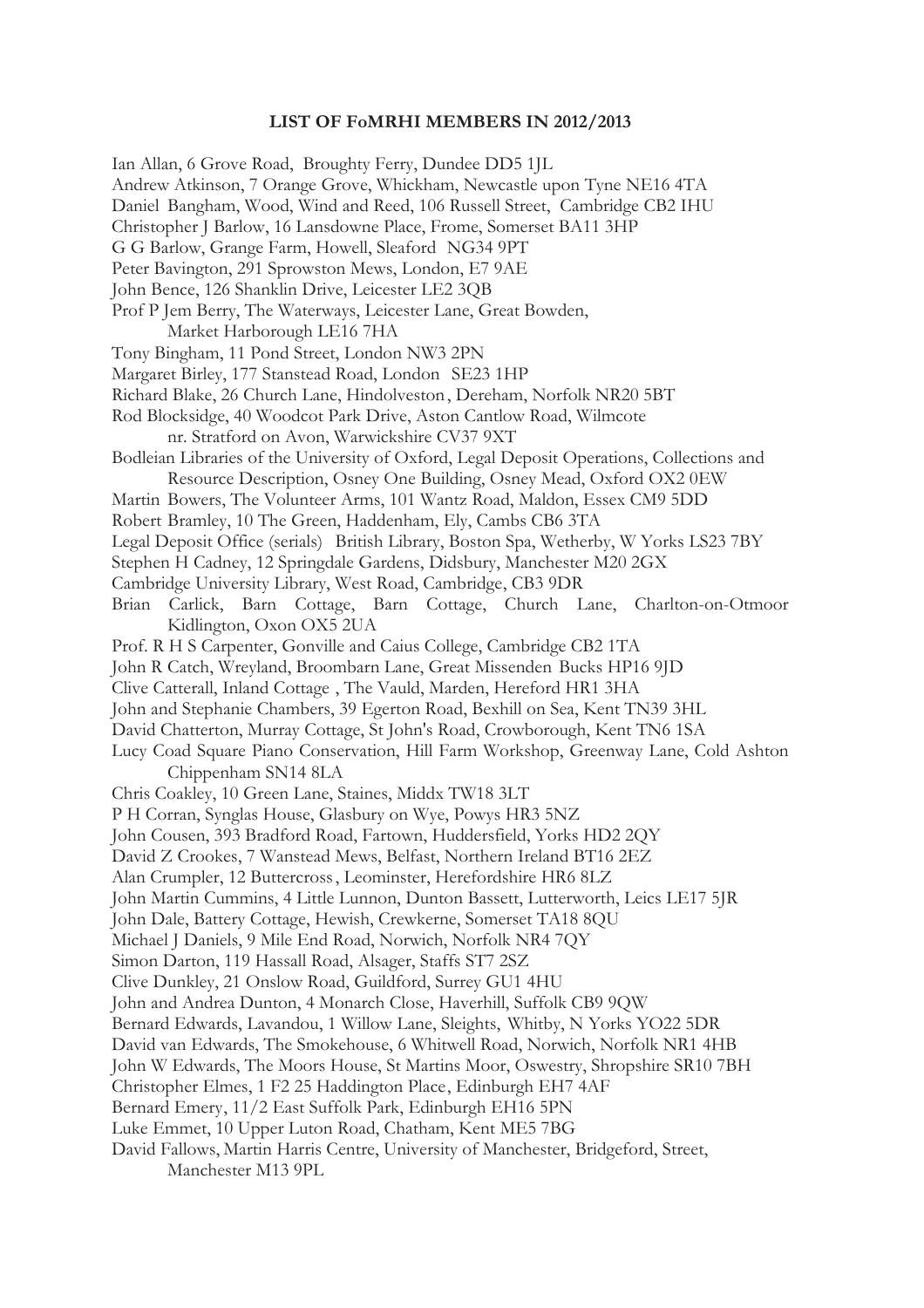Dr Christopher D S Field, 2 Maynard Road, St Andrews, Fife KY16 8RX Basil C A Foraud, 2 Peters Finger, Templeton , Narberth, Pembrokeshire SA67 8SE Peter Forrester, 20 Beechwood Avenue, Aylmerton, Norfolk NR11 8QQ Peter Foster, 62 Parklands Avenue, Worle, Weston super Mare, N Somerset Michael Foulds, 11c Reay Street, Inverness IV2 3AL Eric Franklin, Olcote, 180 St Edith's Marsh, Bromham, Wilts SN15 2DJ David Gerrard, Farndale Grange, Chop Gate, Middlesborough TS9 7LH Din Ghani, 52B Stormore, Dilton Marsh, Westbury BA13 4BH Donald Gill, Kirroughtree, Hornby Road, Appleton Wiske, Northallerton, N Yorks DL6 2AF Donald S Gill, 56 Redhatch Drive, Earley, Reading, Berks RG6 5QR Marcel Glover, Norton Cottage, Colchester Road, Wivenhoe, Colchester, Essex CO7 9HT Martin Goetze and Dominic Gwynn, Units 1 & 2, East Workshops, Welbeck, Worksop, Notts S80 3LW Julian Goodacre, 4 Elcho Street, Peebles, Peebleshire EH45 8LQ Stephen Gottlieb, 5 Leicester Mews, Leicester Road, East Finchley, London N2 9EJ Claire Hammett, 19 Buxton Road, London SW14 8SY John F Hanchet, 1 Roxley Close, Norwich, Norfolk NR7 0QH Danny Hathaway, 512a Garstang Road, Broughton, Preston, Lancs PR3 5HE Steve Heavens, West View, Linney, Ludlow, Shropshire SY8 1EE Susanne Heinrich, Viola da Gamba Society, 28 Freelands Road, Oxford OX4 4BT Victoria Helby, 50 Sheepfold Lane, Amersham HP7 9EJ Martyn Hodgson, Garth Cottage, Heyshaw near Summerbridge, N Yorks HG3 4HD Barry Holder, 33 Orion Walk, Bell Isle, Leeds , Yorks LS10 3HX Ken Hook, Stonebriggs House, Eller Riggs Brow, Ulverston, Cumbria LA12 7PD Michael Johnson Harpsichords, St Andrews Studio, Woodbridge Lane, Bedchester Dorset SP7 0JQ Richard Jones, 5 Lakeview, Powfoot by Annan, Dumfries and Galloway DG12 5PG Hubert Kwisthout, 18 Raeburn Avenue, Surbiton, Surrey KT5 9DF David J Law, Ash House, East Street, Long Compton, Warwickshire CV36 5JT Barry Lloyd, 238 Brecknock Road, London N19 5BQ Allison Green, Senior Library Assistant, Bibliographic Services, London Metropolitan University, Acquisitions Unit, LC1-50, The Learning Centre , Holloway Road, London N7 6PP Francis M Longmaid, 16 Oakwood Drive, Fulwood, Preston, PR2 3LX Karen Loomis, 1 Magdala Crescent, Flat 3, Edinburgh, Midlothian EH12 5BE Philip W Lord, Birkhill , Pool of Muckhart, Dollar FK14 7JW Jim Lynham, 11 Foster Drive, Hitchin, Herts SG4 9EH Niall C MacCoinnich and Maria Boxall, 11 Church Street, Wiveliscombe, Somerset TA4 2LR Kenneth Mobbs, 16 All Saints Road, Bristol, Avon BS8 2JJ Jeremy Montagu, 171 Iffley Road, Oxford OX4 1EL JSP Morley, Robert Morley & co. ltd, 34 Engate Street, Lewisham, London SE13 7HA John L Moses, Karlyn, Chollacott Lane, Tavistock, Devon PL19 9DD A Eric Moulder, 30 King Street, Leek, Staffs ST13 5NW Thomas and Margaret Munck, 19 Spence Street, Glasgow, Lanarkshire G20 0AW Arnold Myers, 30 Morningside Park, Edinburgh, Midlothian EH10 5HB National Library of Wales, Aberystwyth, Dyfed SY23 3BU National Library of Scotland, George IV Bridge, Edinburgh EH1 1EW Padraig o' Dubhlaoidh, Hibernian Violins, 67 Somers Road, Malvern, Worcs WR14 1JA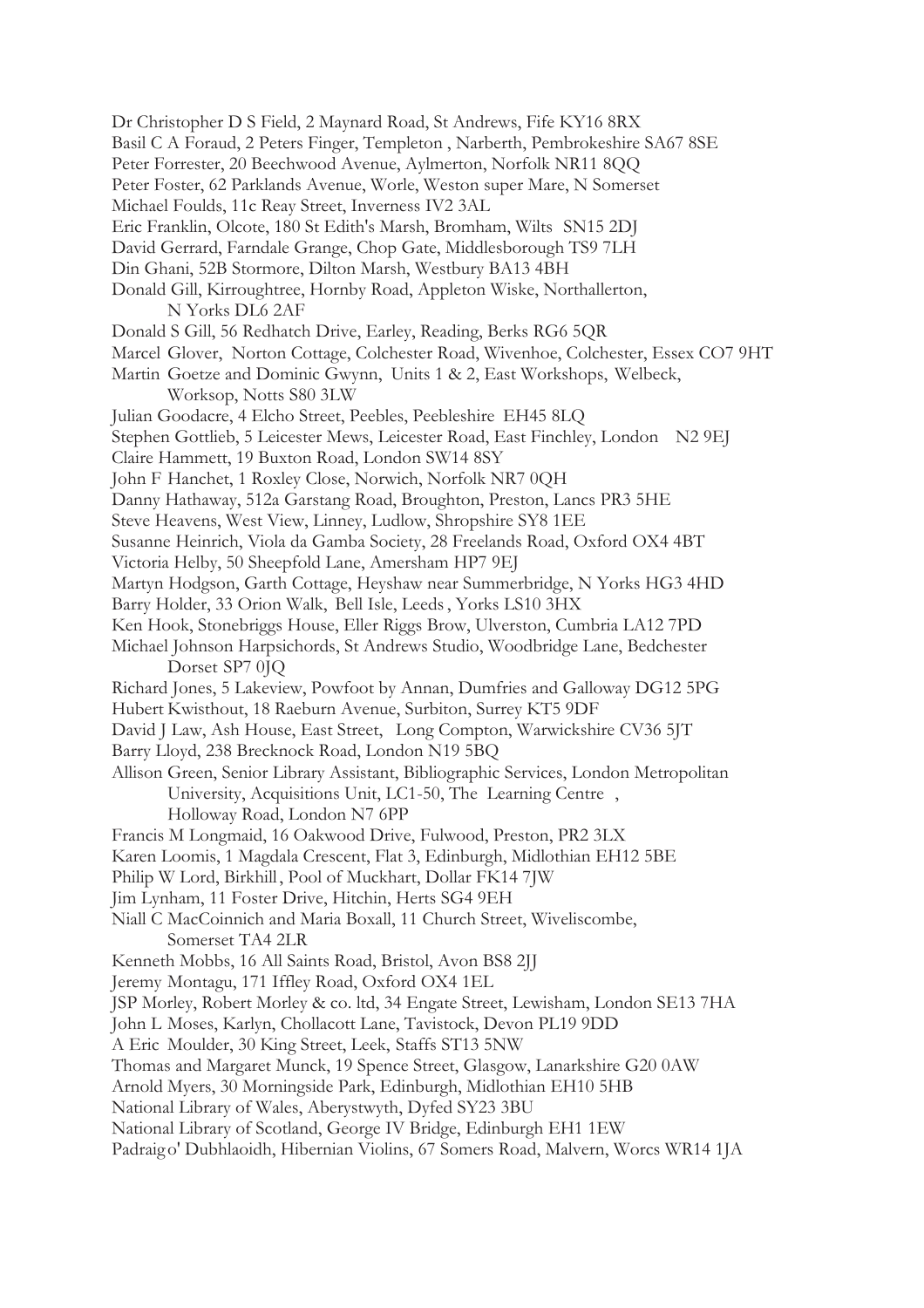George Ormiston, Ormiston Flutes, 80 Crosswood Terrace, Tarbrax, West Calder EH55 8XE David E Owen, Ravensmoor House, Ravensmoor, Nantwich, Cheshire CW5 8PN Glynn Parry, 7 School Walk, Letchworth, Herts SG6 1QD Nicholas Perry, 224 North Street, Luton LU2 7QN Duncan Preston, Rowan Bank, High Park, Oxenholme, Kendal, Cumbria LA9 7RE John D Reeve, Meads, 1 Belmont Park Road, Maidenhead SL6 6HS Carl Rennoldson, 131 Dover Road, Walmer, Deal, Kent CT14 7JH Malcolm Rose, The Workshop, English's Passage, Cliffe, Lewes, E Sussex BN7 2AP Michael Roche, Flat 16, Trinity Rise, London SW2 2QP R Angus Robertson, 8 Whitten Lane, Linlithgow, West Lothian EH49 7HW The Curator, Royal College of Music Museum of Instruments, Prince Consort Road South Kensington, London SW7 2BS Alan Wells, Royal Northern College of Music, 124 Oxford Road, Manchester M13 9RD Tadeusz Rytwinski, 4 Riversdale Road , Highbury, Islington, London N5 2JP Timothy Samuelson, 108 Howard Drive, Allington Park, Maidstone, Kent ME16 0QB Huw G Saunders, 110 Milton Grove, Stoke Newington, London N16 8QY Jil Segerman, Corner Cottage, Barn Close, Kingston, E. Sussex BN7 3PH Ephraim Segerman, NRI, 6 Needham Avenue, Chorlton Manchester M21 2AA Tony W Simpson, Yew Tree Cottage, 20 South Street , East Hoathly, E Sussex BN8 6DS Derek Sims, 46 Strathcona Avenue, Bookham , Leatherhead, Surrey KT23 4HP Tim Southon, 3 Lindford Drive, Norwich, Norfolk NR4 6LT Peter Stephens, 16 Albert Road North, Watford, Herts WD17 1QF Melville Stevens, 24 Oakroyd Close, Burgess Hill, W Sussex RH15 0QN Jonathan Swayne, 1 Gilbert's Corner, Baltonsborough, Glastonbury Somerset BA6 8RB Taro Takeuchi, Top Floor, 11 Hollingbourne Road, London SE24 9NB Paul Thomson, 1 Dundridge Gardens, Bristol BS5 8SZ Mac J Thorpe, 375 London Road, Leftwich, Northwich, Cheshire CW9 8EG Viola da Gamba Society Newsletter, c/o M Iden, 61 Whyke Lane, Chichester PO19 7PD Graham W H Wells, 24 Gloucester Road, Teddington, Middx TW11 ONU Richard Wells, 43 Waterworks Road, Trowbridge, Wilts BA14 0AL Anthony White, 45 Essex Road, Maldon Essex CM9 6JH Carl Willetts, 9 Chattenden Court, Penenden Heath, Maidstone, Kent ME14 2AW Mark Windisch,137 Preston Road, Wembley, Middx HA9 8NW Peter Wynn, The Beeches, Slab Lane, Downton near Salisbury, Wilts SP5 3PS

# **Australia**

Ross M Anderson, 190 Binks Road, Strathfieldsaye, Victoria 3551 Carey Beebe, Factory 35, 17 Lorraine Street, Peakhurst NSW 2210 Chris Twidle, 290 Reesville Road, Reesville, Queensland 4552 Reid Library, University of Western Australia (M209), IRAM Serials Access management 35 Stirling Highway, Crawley WA 6907

#### **Austria**

Winifred Eggenweber, Neustift 87, A 3052 Innermanzing Eleanor Froelich, Firmiangasse 16, A 1130 Wien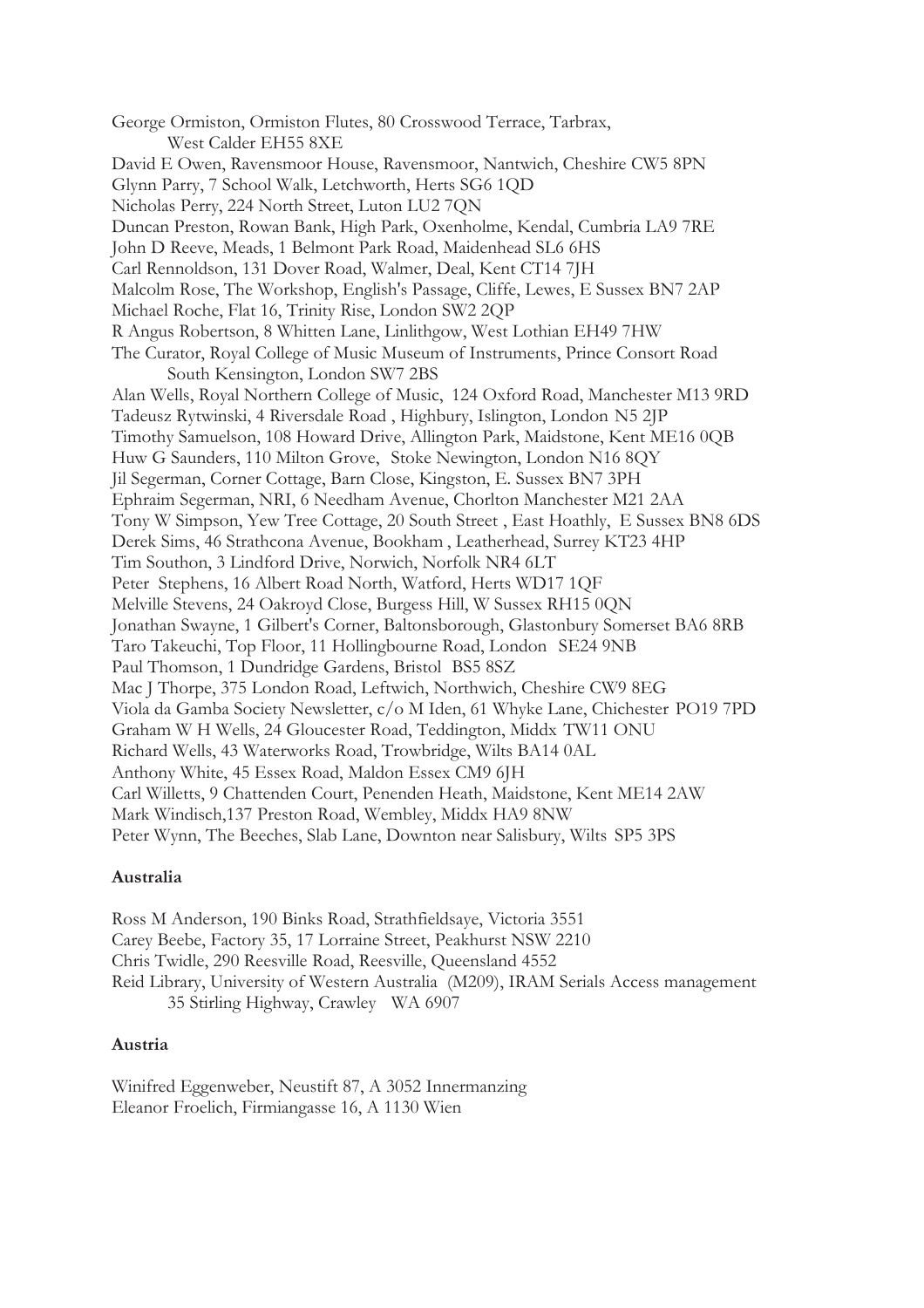# **Belgium**

Herman van de Moortel, Centrum voor Muziekinstumentenbouw, Guido Gezellelaan 89 B 2870 Puurs

Musical Instrument Museum, 1 Rue Villa Hermosa, B 1000 Bruxelles

# **Canada**

John Downing, PO Box 594, RR#1Alexandria, Ontario K0C 1A0

# **Czech republic**

Ceskoslovenska Loutovna Spolecnost, Michaela Freeman, 252 82 Kamenny Privoz 274

# **Denmark**

Ture Bergstrom, Havevej 49 DK 4700 Naestved

# **France**

Philippe Bolton, 22 Le Grand Portail, F 84570 Villes Sur Auzon Cite de la Musique (a) Mediatheque (I852-ISA) Mme Gaudin [CDE 0000910] 221 Ave Jean Jaures, F 75019 Paris Christopher R Jones, 18 Rue Andre Antoine, F 75018 Paris Jacques Leguy, Aux due cornetti, Ave du Plessis 49, F 92290 Chatenay-Malabry Mona Lemmel, Atelier no.3, Potager du Dauphin, 15 Rue Porto-Riche, F 92190 Meudon Julien Stryjak 10 Rue de la Grande Coudre, F 71390 Saint-German-les-Buxy

# **Germany**

Bayerische Staatsbibliothek, Erwerbungsabteilung DFG/ZS Postfach 150 D 80328 Munich Andreas E Beurmann, Schloss Hasselburg, D 23730 Altenkrempe Paul Hailperin, Riedichen-Huetten 1 79669 Zell i. W. Uta Henning, Reichertshalde 42, D 71462 Ludwigsburg Hermann Moeck, Postfach 3131, D 29231 Celle Berthold Neumann, Ottostrasse 46, D 50823 Koeln Gerd Poellitsch, Tuerkenstr. 7 , D 85748 Garching Ekkehard Schulze Kurz, Nebelhornstr. 90, D 71083 Herrenberg Almut Teich, Staats und Universitaetsbibliothek Dresden, Zellescher Weg 18 D 01069 Dresden

# **Ireland**

Periodicals Department, Berkeley Library, Trinity College Dublin 2

# **Israel**

Alexander Rosenblatt, Nof Kinneret, 1/2 Sefad 13403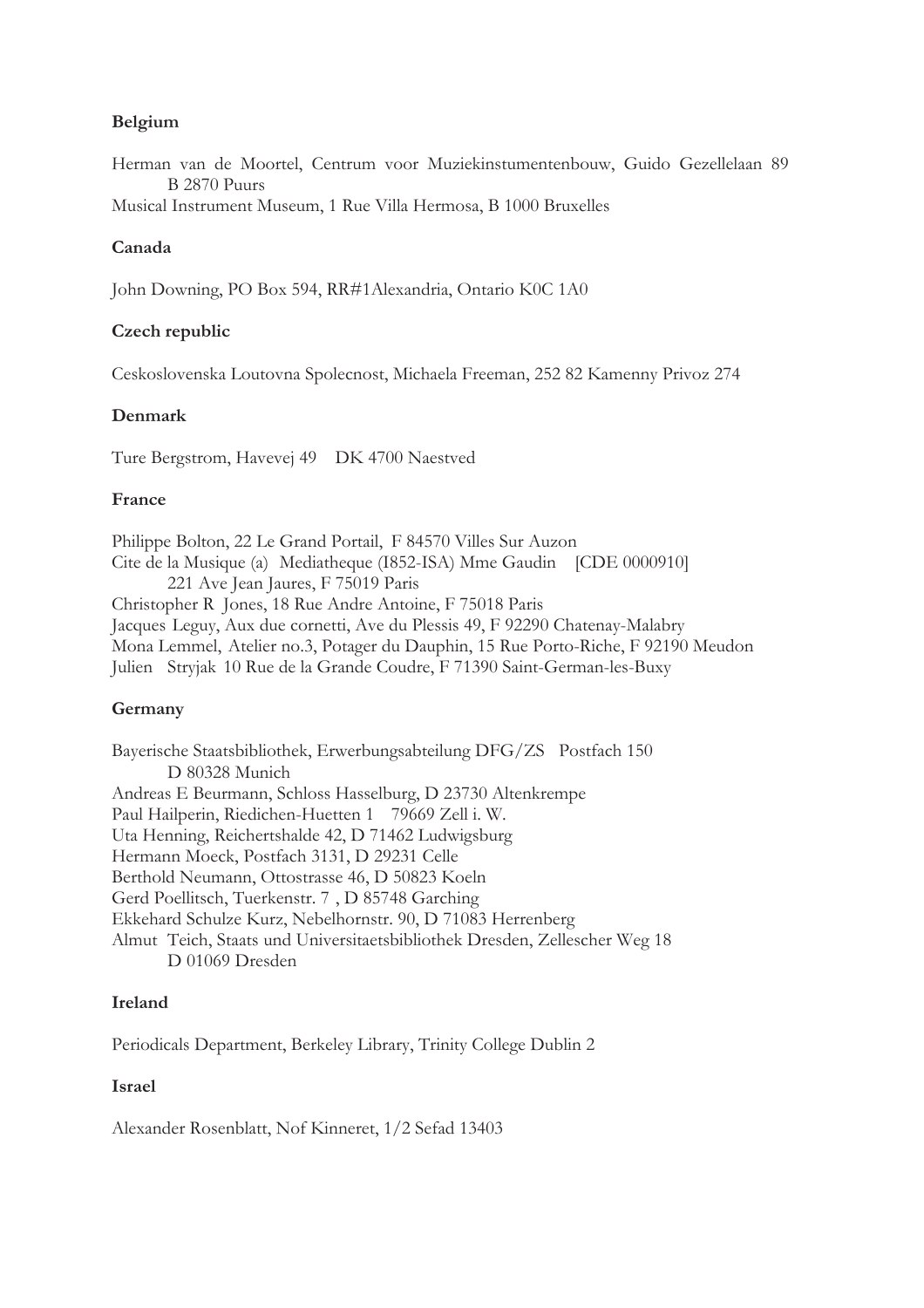# **Italy**

Carlo Chiesa, Viale Certosa 45 , I 20149 Milan Civica Scuola di Liuteria, Biblioteca, Via Noto 4, I 20141 Milano Prof Antonio Gottarelli, c/o TEMPLA-UNIBO, Piazza San Giovanni in Monte I 40124 Bologna Dott.ssa Marinella Menetti, c/o Biblioteca DAMS, Dpt. Musica e Spettacolo, UNIBO via Barberia 4 I 40123 Bologna Giorgio Perna, Via Leonarda da Vinci 68, I 55049 Viareggio Angelo Piumelli, Via Casamare 7, I 84011 Amalfi (SA) Roberto Regazzi, Via Angelo Musco 1 , I 40127 Bologna Filadelfio Puglisi, Via Pilastri 34, I 50121 Firenze Pietro Sopranzi, Via Savellon 15, I 35020 Pernumia (PD) Marco Tiella, Via della Terra 14, I 38068 Rovereto

# **Japan**

Michio Tominaga, 5-25-6 Haruhino, Asao-Ku, Kawasaki 215-0036

#### **Netherlands**

MN Jan Bouterse, Sandenburg 69, NL 2402 RJ Alphen a/d R Werkgroep Bouwerskontakt, Administratie Hausmuziek, Postbus 9 NL 6800 AA Arnhem Adri Breukink, Nieuwe Schoolweg 28 , NL 7514 CG Endschede Fritz Helller, Jan Luyken Str. 75, NL 2026 AD Haarlem Kees Hoogervorst, Marshallstraat 33, NL 6441 JW Brunssum Carel Huiskamp, Pinkenbergseweg 32, NL 6881 BE Velp Hans Mons, van der Lindenlaan 111, NL 1217 PJ Hilversum Peter Roovers Visserstraat 7, NL 9712 CR Groningen Charles Stroom, Gerrit van de Veenstraat 169 hs NL 1077 EB Amsterdam M. van der Most, Laan van Klarenbeek 87 NL 6824 JN Arnhem Peter van der Poel, Zr Spinhovenlaan 12, NL 3981 CS Bunnik Paul van Lier, Confuciushof 6, NL 1277 AB, Huizen David van Ooijen, Junko Nagiyama, Leeghwaterkade 51, 2521 DZ Den Haag Gijs van Ulsen, Wolterbeekweg 15, NL 6862 BE Oosterbeek Lou Zeekaf, Lotbroekerweg 69, NL 6433 HZ Hoensbroek

#### **Norway**

Peter Crossley, Klyveaasen 5 (1002), N 3738 Skien Hans Olav, Gorset Rohrts vei 4, N 1181 Oslo Ringve Museum, Lade Alle 60, N 7041 Trondheim

#### **Poland**

Tadeusz Czechak, Zelazna 76A m63, 00 894 Warszawa Ewa Dahlig, Instytut Sztuki PAN, Ul. Dluga 26/28, 00 950 Warszawa Antoni Pilch, Dwor n Wysokiej, 34-485 Jordanow Jerzy Zak, Ul. J. Ch. Andersena 18b m.15, 05-091 Zabki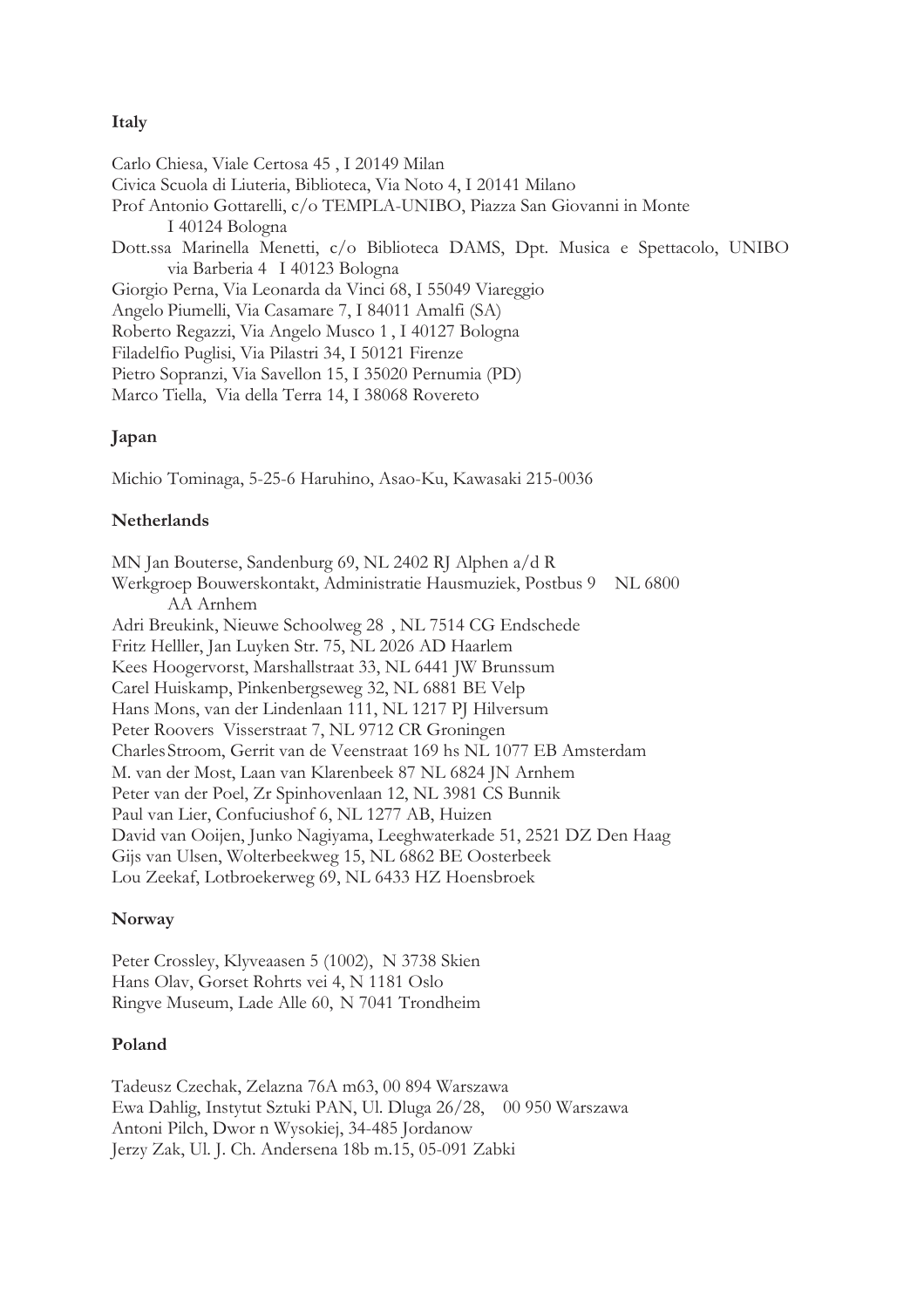# **Romania**

Gerhardt Hochstrasser , Str. Ion Barac 5, RO 300 151 Timisoara

# **Russia**

Theodore Nekrassov, Fadeeva str. 4, Moscow 125047 Peter Zyatkoff, Krasny 12/17 , Ekaterinburg 620027

# **South Africa**

S E Jones, PO Box 654, Belfast 1100

## **Spain**

Ander Arroitajauregi Aranburu, Arragueta 12-2. Esk, E20600 Eibar Vicente Garrido, C/ Viella 8, E 28040 Madrid Julio Gimeno Garcia, Reverte, 40, E 41702 Dos Hermanas Jose Romanillos, Calle Castejillos, 1, E 19263 Guijosa, Guadalajara Josep Tubau Bartomeus, Dr Esteve 29 , E 08240 Manresa, Barcelona

## **Sweden**

Odd Aanstad, Boda Asen 1, SE 67195 Klassbol Goran Arnoldsson, Hallstanas 209, SE 87295 Lugnvik Mats Halfvares, Sodra Gimonasvagen 71, S 90742, Umea Statens Musiksamlingar Musikmuseet, Dan Johansson Musik Ochteater Museet, Box 16326 S 103 26 Stockholm Hans Erik Svensson, Kallvagen 29, S 122 62 Enskede Max Thoursie, Bodsjöedet 414, S 83015 Duved

#### **Switzerland**

Bernard Brauchli, Av des Cerisiers 19A, CH 1009 Pully Christian Kubli, Alpenstr. 7 CH 6010 Kriens Andreas Schlegel, Eckst. 6, CH 5737 Menziken Musik Akademie, Vera Oeri Bibliothek, Leonhardtstr. 6 CH 4051 Basel

# **USA**

Jeannine Abel, 3049 Scottish Rite Lane, Sewickley PA 15143 Paul Baygell, 724 Woodside Ln. East #2, Sacramento CA 95825 Edmund A Bowles, 3210 Valley Lane , Falls Church, VA 22044 Robert H Cronin, 360 Marmona Drive, Menlo Park, CA 94025 Ed Cunliff, 3433 Baird Drive, Edmond, OK 73013 David Dolata, 4330 Hillcrest Drive, #520, Hollywood, FL 33021 Andrew Hartig, 143 San Jose Ave, Pacifica, CA 94044 National Music Museum, The University of South Dakota, 414 East Clark Street, Vermillion, SD 57069 New York Public Library for the Performing Arts, Attn: Serials Unit, 40 Lincoln Center Plaza New York, NY 10023